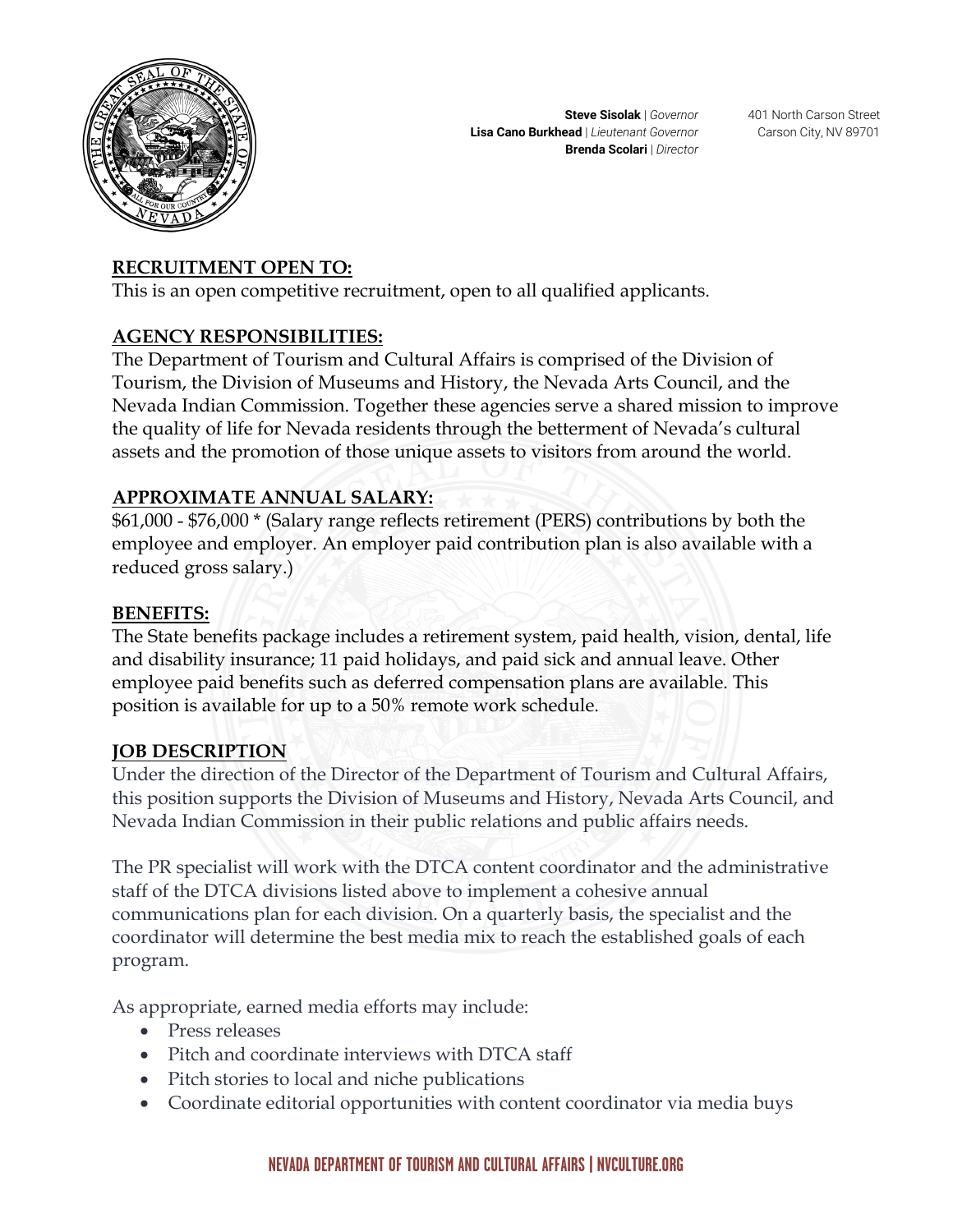- Build relationships with media for extended earned prospects
- Act as spokesperson as needed

Additionally, the specialist should prepare social media schedules across the State Museum and division accounts, working with volunteer organizations to ensure that messaging is cohesive and consistent. Social media calendaring should evolve to a strategy that reaches established goals to grow audiences.

As the public relations specialist for DTCA, the position will interface with media outlets and governmental departments for issues that fall under public affairs. They must inform the Governor's office on statewide stories and should be prepared to report updates to the Governor's communications staff regularly.

The public relations specialist will work closely with the DTCA content coordinator to ensure that information for DTCA divisions is properly communicated across media channels including owned websites. While the content coordinator is the point person for these owned websites, the public relations specialist will offer support and should be knowledgeable on basic content management systems. In addition, the public relations specialist should have the ability to work with contact databases to ensure that communication can effectively reach opted-in audiences and will work with administrative staff to establish best practices.

The applicant should possess strong writing skills and a background in public affairs/public relations. In addition, an understanding and appreciation of Nevada's history, art, and culture is preferred.

## **TO QUALIFY**:

College Degree from an accredited college or university preferred, with emphasis on communications. Must have strong writing skills. Brief sample will be requested upon interview selection. An understanding and/or an appreciation of Nevada's history, art, and culture is preferred.

## **Desired Experience and Skills**

- 3-5 years in communications and/or public affairs
- Excellent planning and organizational skills
- Strong interpersonal skills, team building and collaboration
- Works well under pressure in a fast-paced digital environment

**POSITION LOCATION:** Carson City or Las Vegas, Nevada